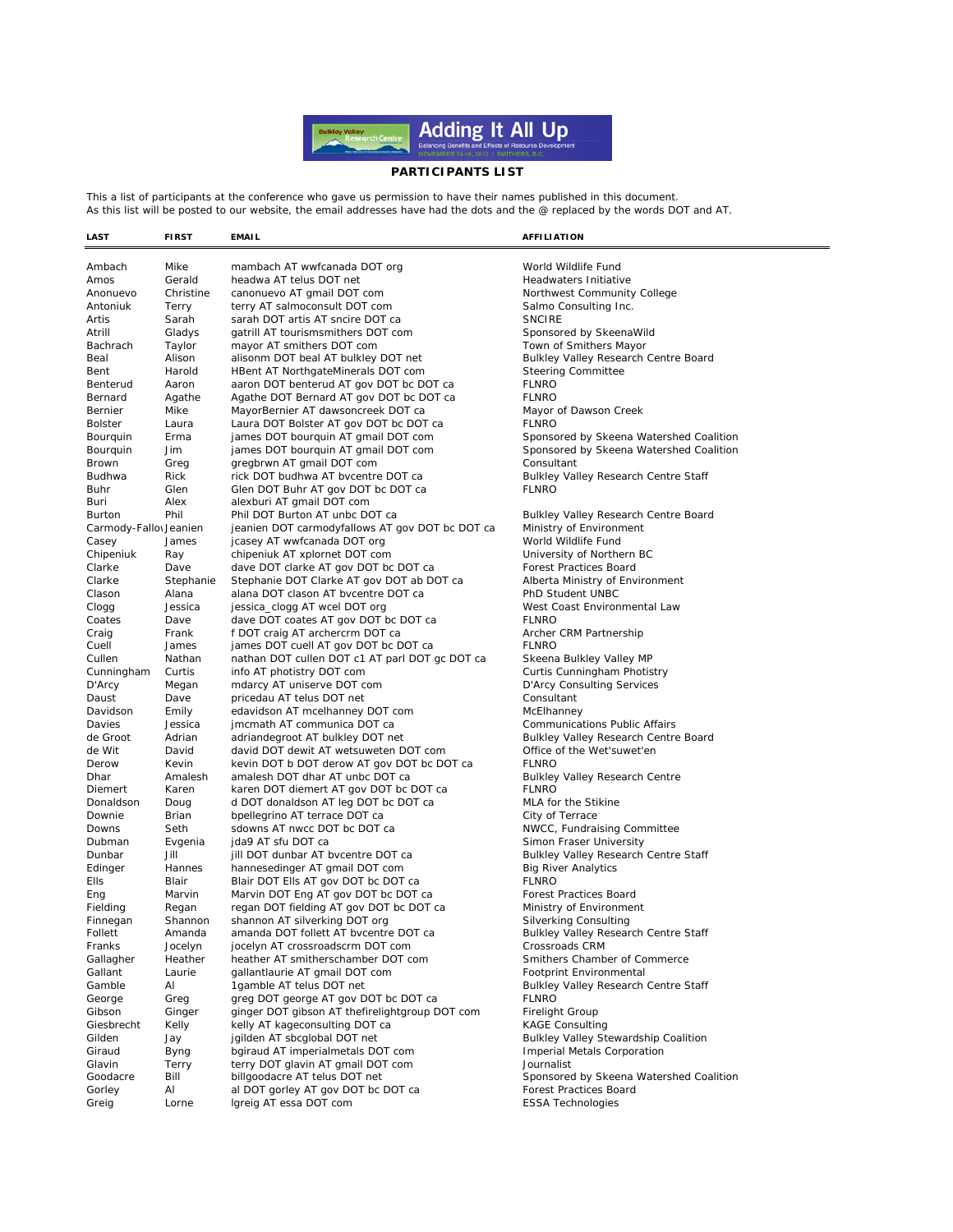

## **PARTICIPANTS LIST**

This a list of participants at the conference who gave us permission to have their names published in this document. As this list will be posted to our website, the email addresses have had the dots and the @ replaced by the words DOT and AT.

**LAST FIRST EMAIL AFFILIATION**

Haeussler Sybille sybilleh AT telus DOT net Bulkley Valley Research Centre Board<br>Hall Frin erin DOT hall AT gov DOT he DOT ca FI NRO Hall Erin erin DOT hall AT gov DOT bc DOT ca<br>Hanson Daryl dh AT eaglepeakresources DOT com Daryl dh AT eaglepeakresources DOT com Smithers Exploration Group Hardy Kim kim DOT hardy AT tidescanada DOT org Tides Canada Foundation Hatler Dave davidf DOT hatler AT bulkley DOT net Wildeor Wildlife Research & Consulting<br>Havdale Heidi heidihav AT gmail DOT com Nulley Bulkley Valley Research Centre Staff Heidi heidihav AT gmail DOT com Bulkley Valley Research Centre Staff Heemskerk Ben ben DOT heemskerk AT gov DOT bc DOT ca<br>Heinrichs Rick rick DOT heinrichs AT gov DOT bc DOT ca FLNRO rick DOT heinrichs AT gov DOT bc DOT ca Hill Aaron hillfish AT telus DOT net Watershed Watch Salmon Society Hill Bruce b DOT hill AT telus DOT net Headwaters Initiative Hill Julia julia AT skeenawild DOT org SkeenaWild Holmes Ryan Ryan DOT Holmes AT gov DOT bc DOT ca Huntington Brian brian AT skeenawatershed DOT com Skeena Watershed Coalition<br>Jackson Scott Scott DOT jackson AT gov DOT bc DOT ca Ministry of Environment Jackson Scott Scott DOT jackson AT gov DOT bc DOT ca Joseph Walter walter DOT joseph AT wetsuweten DOT com Office of the Wet'suwet'en Knight John Knox Greg gregk AT skeenawild DOT org Bulkley Valley Research Centre Board<br>
Kosalko Andrea andreakosalko AT gmail DOT com Smithers Exploration Group Andrea andreakosalko AT gmail DOT com Smithers Exploration Group Kriegl Siegi skriegl AT kitsumkalum DOT bc DOT ca Kitsumkalum First Nation Laing Kirsteen kirsteen DOT laing AT bvcentre DOT ca Bulkley Valley Research Centre Staff Laird Nikki nikki DOT laird AT yahoo DOT com Laluk Wendy wendy DOT laluk AT bchydro DOT com BC Hydro BC Hydro Com BC Hydro BC Hydro BC Hydro BC Hydro BC Hydro BC Hydro BC Hydro BC Hydro BC Hydro BC Hydro BC Hydro BC Hydro BC Hydro BC Hydro BC Hydro BC Hydro BC Hydro Troy troy DOT larden AT gov DOT bc DOT ca Larstone Michelle michelle DOT larstone AT leg DOT bc DOT ca Office of Doug Donaldson Lattie Yvonne yvonnelattie AT hotmail DOT com Sponsored by Skeena Watershed Coalition Lilles Erica erica DOT lilles AT bvcentre DOT ca Bulkley Valley Research Centre Staff Lorsa Judi smithersexplorationgroup AT gmail DOT com Smithers Exploration Group Lough Jeannette jeannette DOT lough AT gov DOT bc DOT ca Ministry of Environment Love Mark mark DOT love AT gov DOT bc DOT ca Ministry of Environment<br>MacIntyre Donna donna DOT macintyre AT telus DOT net Lake Babine Nation Machina MacIntyre AT telus DOT net Lake B.<br>Leah Leah DOT Malkinson AT gov DOT bc DOT ca FINRO Malkinson Leah Leah DOT Malkinson AT gov DOT bc DOT ca Marsden Tara Tara DOT Marsden AT gitanyowchiefs DOT com Gitanyow Huwilp Lax'yip McCormack Kelly jkmccormack AT xplornet DOT ca McCormack Management McCullough Sarah smccullough AT spectraenergy DOT com Spectra Energy<br>McDiarmid Michael m DOT mcdiarmid AT sd54 DOT bc DOT ca School District 54 McDiarmid Michael m DOT mcdiarmid AT sd54 DOT bc DOT ca<br>McGiffin Emily emcgiffin AT gmail DOT com Fmily emcaiffin AT gmail DOT com Rivers Without Borders McIntyre Tracy tmi32 AT yahoo DOT com McKenzie Frazer Frazer DOT McKenzie AT gov DOT bc DOT ca Ministry of Environment McMillan Roger rogmcm AT yahoo DOT ca<br>
McPhail Shannon shannon AT skeenawatershed DOT com Skeena Watershed Coalition shannon AT skeenawatershed DOT com Melymick Chrissy cmelymick AT gmail DOT com Suitey Bulkley Valley Research Centre<br>
Mes Servaas servaas AT humanhealthproject DOT com The Human Health Project Mes Servaas servaas AT human health project DOT com Mitchell Bob forestrail AT gmail DOT com Steering Committee Moore Lisa lisa DOT moore AT gov DOT bc DOT ca FLNRO Morgan Don don DOT morgan AT gov DOT bc DOT ca<br>
Nelson Harry harry DOT nelson AT ubc DOT ca<br>
UBC Faculty of Forestry harry DOT nelson AT ubc DOT ca Nieweler Stephan kepano2000 AT hotmail DOT com Simon Fraser University<br>Northrup Charlie charlienorthrup AT telus DOT pet Real Estate Foundation Northrup Charlie charlienorthrup AT telus DOT net Real Estate Foundation Nowak Madia nowak DOT nadia AT gmail DOT com Northwest Insitute for Bioregional Research<br>Oliemans Fred fred DOT oliemans AT gov DOT bc DOT ca Ministry of Aboriginal Relations and Reconci Fred fred DOT oliemans AT gov DOT bc DOT ca Ministry of Aboriginal Relations and Reconciliation Osborn Steve steve DOT osborn AT sncire DOT ca<br>
Overstall Richard richard DOT overstall AT burioverstall DOT com Buri Overstall richard DOT overstall AT burioverstall DOT com Patenaude Kent kent patenaude AT transcanada DOT com TransCanada Peruniak Jain jain DOT peruniak AT gov DOT bc DOT ca Sponsored by Skeena Watershed Coalition<br>Pfalz Johanna johanna DOT pfalz AT telus DOT net Eclipse GIS Pfalz Johanna johanna DOT pfalz AT telus DOT net Philpot Fred Fred Exercise of the Sponsored by SkeenaWild<br>
Pitman Kara Karapitman AT gmail DOT com Sena FLNRO Kara karapitman AT gmail DOT com Plummer Jennifer Jennifer DOT Plummer AT gov DOT bc DOT ca FLNRO Pojar Jim jpojar AT telus DOT net Popescu Viorel vioreldpopescu AT gmail DOT com SFU Dept of Biological Sciences<br>Pressey Nicole nicole DOT pressey AT gov DOT bc DOT ca FLNRO nicole DOT pressey AT gov DOT bc DOT ca FLNRO Price Mike pricem AT skeenawild DOT org<br>
Rabnett Kenny kenny AT suskwa DOT org Sponsored by SkeenaWild .<br>Rabnett Kenny AT suskwa DOT org Sponsored by SkeenaWild Railton Sarah Jane sarahjanerailton AT gmail DOT com Brinkman Forest Ltd. Remington Dawn remingtn AT bulkley DOT net Friends of Morice-Bulkley